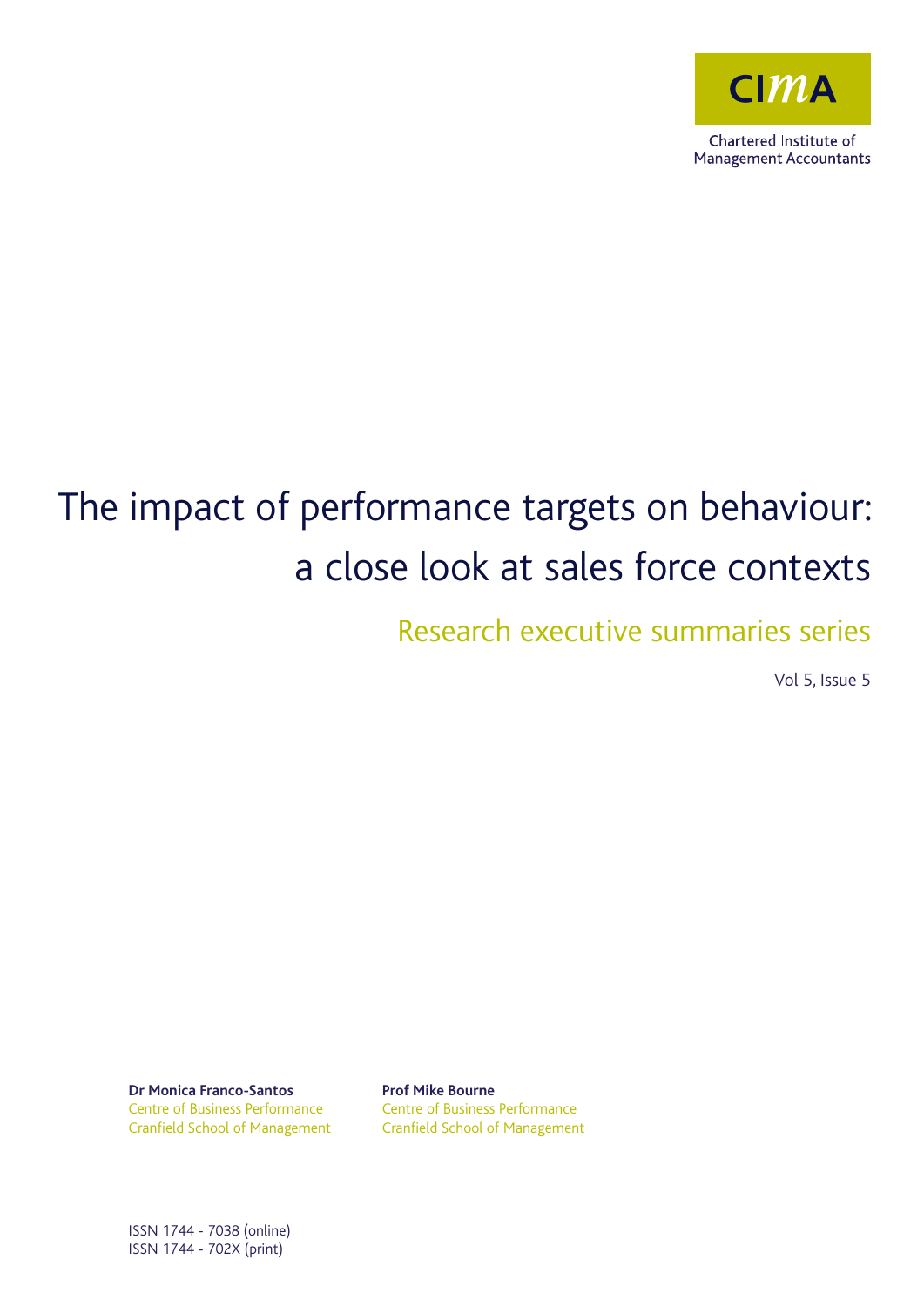# 1. Overview

When we think about the impact of performance targets on behaviour the words 'high but achievable' immediately spring to mind. We need to set targets at a high level to stretch staff, but the targets need to be perceived as achievable if the staff are going to accept the stretch. However, in real life the world is much more complex than this.

At present, most organisations use performance targets to influence the behaviour of their employees. The results these organisations obtain are not always the ones expected. There is often disquiet about whether performance targets have the right impact on people's behaviour and organisational performance. This issue makes managers question the true value of performance targets as a motivational technique. For this reason, it is important that the purpose and effects of performance targets are reviewed in order to address the problems that management professionals are encountering.

This study reviews existing literature on target setting and undertakes four detailed case studies and a survey of 95 sales representatives to better understand the factors that affect managerial behaviour. The sales function was chosen, as it is known that in this environment performance targets are widely used. The findings are as follows.

- To be of practical value, performance targets have to be set within a wider framework of the organisation's performance measurement and incentive system.
- There are ten common issues associated with the target setting process that undermine its effectiveness. These range from issues with the data being used to set targets, through to the suitability of targets used and the way in which targets are communicated and agreed with sales people.
- There are three factors that have an impact on the way sales people perceive target difficulty:
	- 1. Having a clear idea of what their role and performance expectations are.
	- 2. Having a supportive organisation where risk-taking, continuous learning and improvement are encouraged to promote greater ownership of the targets, which in turn positively affects perceptions about how difficult these targets are.
	- 3. Being able to participate in the target setting process.

The research explores each of these findings in more

detail and provides a framework to support organisations in the target setting process – 'The target setting wheel'.

#### 2. Objectives

There is a great amount of research looking at the impact of performance targets; however, there are still many gaps that require further investigation if we want to inform managerial practice. The purpose of this study is to investigate three of these research gaps:

- 1. The impact of sales performance targets in relationship with sales forces' incentive pay plans and performance measures.
- 2. The key issues associated with target setting processes.
- 3. The effect of a set of organisational factors (role clarity, managerial and peer support, time availability, organisational cultural risk values, participation in target setting and work discretion) on sales people's perception of the level of difficulty of their targets.

The first two objectives have been addressed using case study research. The third objective has been addressed using survey research.

# 3. Findings

Performance targets have been defined as 'the objects or aims of managerial action' or as 'borderlines that differentiate success from failure'. They are one of the most commonly used motivational tools in the corporate world. Nevertheless, little consensus exists regarding the true effects of performance targets on people's behaviour and performance.

Some researchers stress the fact that performance targets are key mechanisms for improving motivation and organisational performance. Other researchers suggest that the use of performance targets can be detrimental for organisations as they generate stressful work environments, a low trust culture, data manipulation and financial performance losses. This lack of agreement is a hurdle for managers as it does not provide clear guidance about what to expect from the use of this managerial tool.

In order to shed some light into the issues associated with performance targets and their impact on managerial behaviour and performance this study focuses on: the interrelations between performance targets, performance measures and incentive pay; key issues associated with the target setting process; and the factors that influence people's perceptions about the difficulty of their targets. The findings are presented as follows.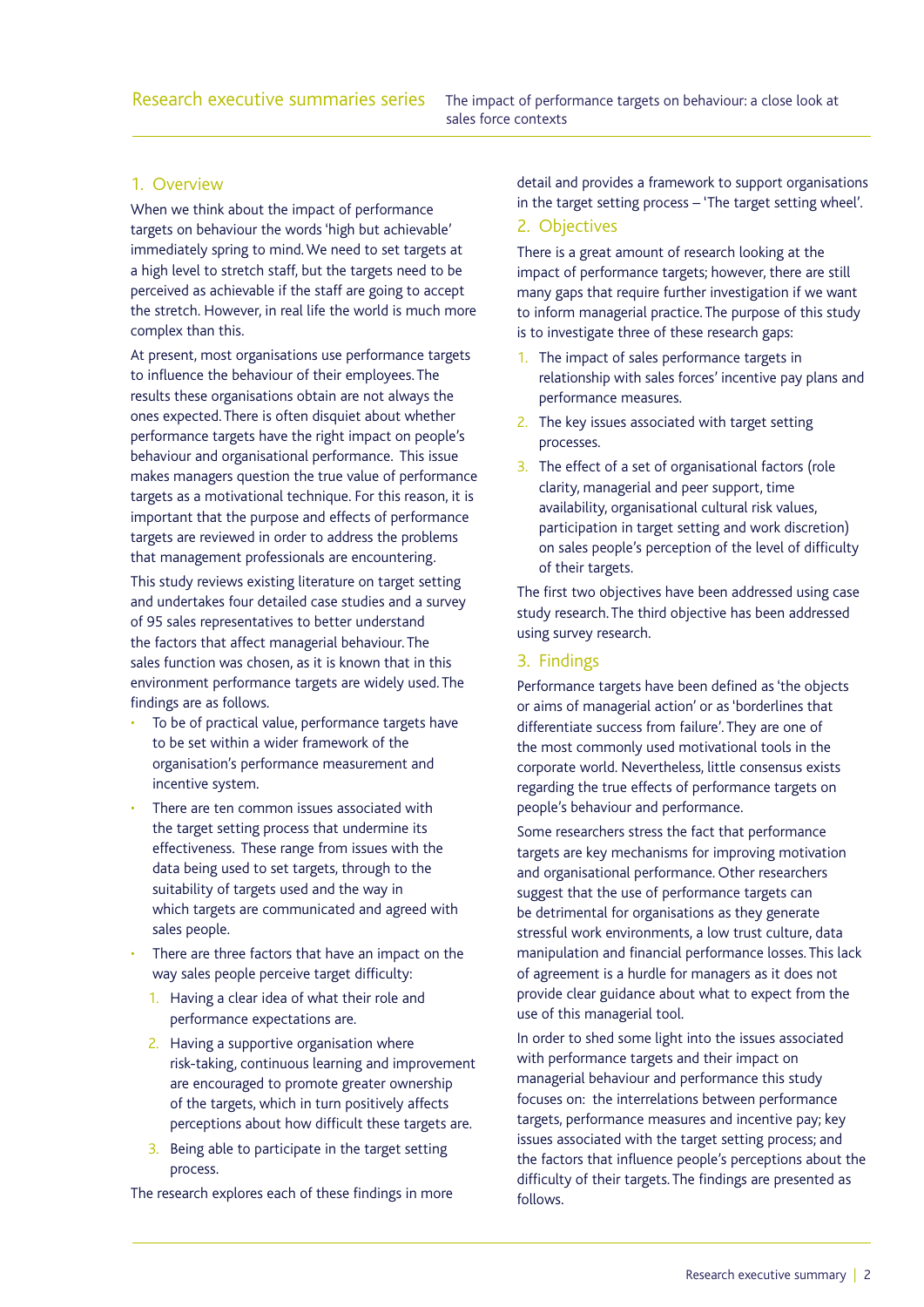# **3.1 The interrelation between performance targets, incentive pay and performance measures**

When looking at the effects of performance targets on behaviour it is important to focus on the way in which incentive pay is associated with the targets and on the characteristics of the performance measures for which targets are being set. The study finds that performance targets, incentive plans and performance measures cannot be considered in isolation as they are highly interrelated. The study shows the factors associated with sales incentive systems, performance measures and targets that have the greatest effect on people's behaviour.

established as incentive pay for their sales people (normally calculated as a percentage of salary) should take into account internal equity levels and be in line with the incentive size that is typically used by peer companies. It should also consider how much influence sales people have over sales performance results. The higher the influence the larger the potential size of the incentive.

Payout frequency - the frequency of payout to sales people should be in line with the sales processes and strategic planning.



# A brief description of each factor is provided below.

#### **Factors associated with the incentive system**

Performance targets can be used alone but in sales environments they are typically linked to incentive plans. When linking performance targets to incentive pay the following aspects should carefully be considered for avoiding unexpected behaviours:

- Eligibility everyone with the same role and influence over sales performance should be entitled to receive sales incentive pay.
- Incentive size the amount of money the firm has
- Performance-payout relationship the way incentive payments are calculated and how they vary with measured performance needs to be aligned with the context in which the organisation operates, as it will have different effects on behaviour.
- Focus the proportion of sales people's incentive pay that is linked to individual, business unit and/or organisational performance needs to be in line with the way in which sales people work and the way in which sales tasks are interrelated.

development plans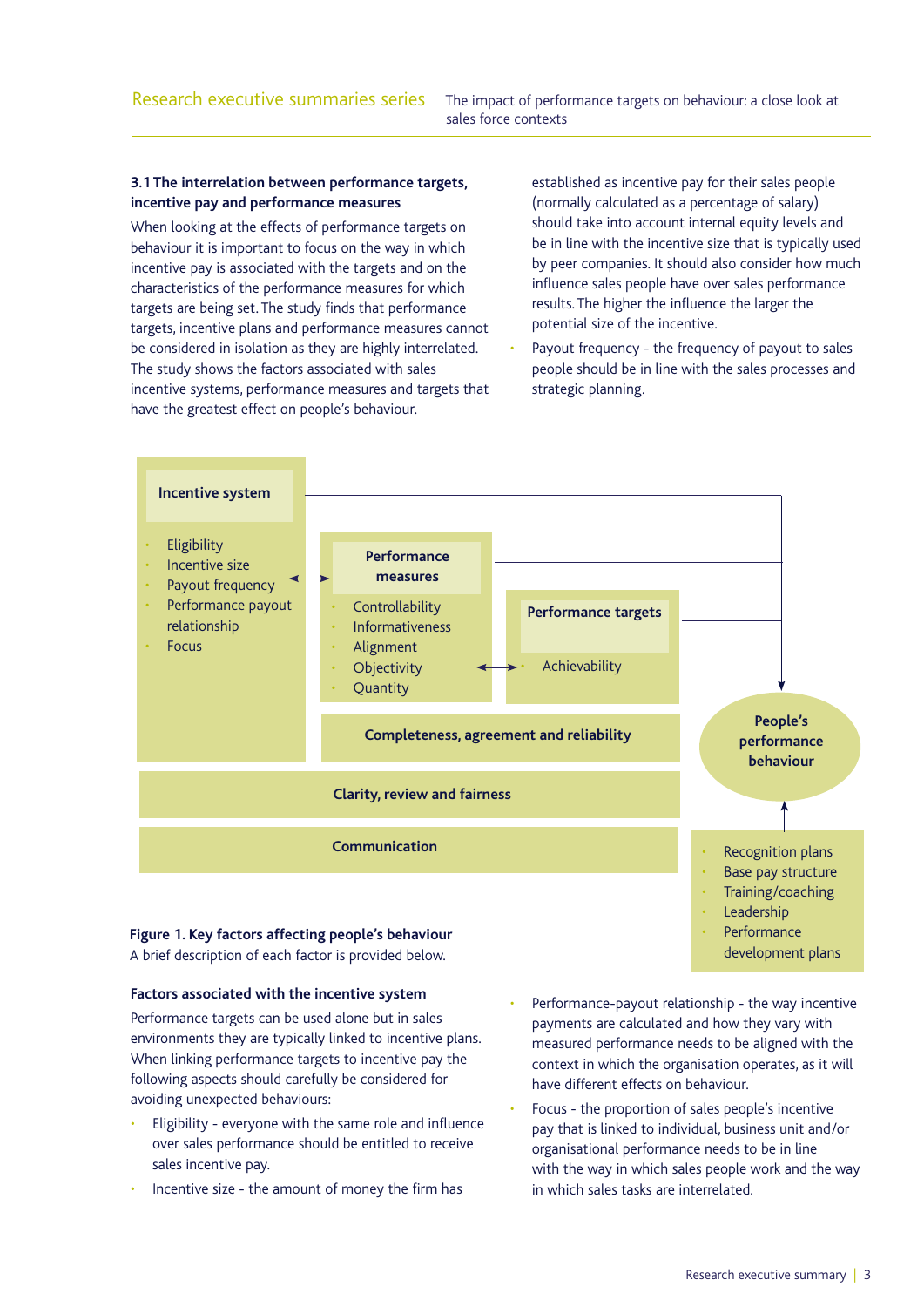- Incentives review incentive systems need to be reviewed periodically, at least once every two years and every time there is a strategic change in the organisation, in order to keep it up-to-date and in line with market/industry practices.
- Fairness incentive plans need to be perceived as fair by sales people.
- Clarity sales people need to clearly understand what they are being paid for and how.
- Communication sales people need to know how their incentive system works. The more transparency there is with incentive information the more satisfied sales people will be, which will have a direct effect on their behaviour.

# **Factors associated with the performance measures used**

Performance targets are intrinsically related to performance measures. The selection of the most appropriate performance measures for compensation purposes is a critical decision managers must make. If a compensation system is based on the wrong measures, dysfunctional behaviours may occur which might be detrimental for organisational performance.

Two types of performance measures are typically used in sales contexts behaviour based measures and outcome based measures.

- Behaviour based measures have low measurability and are oriented towards the long-term as the effects may not be fully realised until several years have passed. These characteristics make them less appropriate for target setting purposes as specific and accurate targets are difficult to estimate. Examples of behaviour based measures are sales force product knowledge, relationship management and selling skills.
- Outcome based measures have high measurability and are oriented towards the short-term as their impact can be fully realised during the incentive period. For this reason, these types of measures are more appropriate for target setting purposes. Some examples of these measures are sales revenues, profits, market share and sales growth from existing customers.

At present, most organisations use both types of measures in order to influence sales people behaviour and performance.

When selecting performance measures, the following factors were found by the study to have the greatest effects on sales people's behaviour:

- Controllability the more control sales people have over their performance measures the more effective the measures will be.
- Informativeness performance measures provide information to sales managers and sales people about the effect of their decisions and actions. It is important that the performance measures used for compensation purposes provide relevant information for decision making to their users.
- Alignment performance measures need to be aligned with strategy in order to encourage the expected behaviours and avoid the well known topic of 'rewarding A, while hoping for B' (Kerr, 1995).
- Objectivity measures used for pay purposes need to be perceived as objective by their users. Perceptions of subjectivity generate feelings of unfairness and may have detrimental effects on behaviour.
- Ouantity in order to keep people focused, the number of performance measures used needs to be relatively small. Following Miller's (1956) advice the magic number is seven, plus or minus two.
- Completeness measures used for performance evaluation and reward purposes need to reflect the key sales people's performance dimensions (e.g. financial dimension, customer dimension).
- Agreement sales people need to participate and accept the performance measures that are going to be used for assessing and rewarding their performance for better behavioural results.
- Reliability sales people need to trust their performance data in order to behave appropriately. If performance data is distorted or manipulated this will have a negative effect on behaviour.
- Measures review performance measures need to be reviewed periodically in order to make sure that they are still valid.
- Clarity sales people need to understand how their performance measures are calculated and what they mean for better behavioural results.
- Fairness sales people need to perceive that the performance measures used for assessing and rewarding their performance do not favour any particular territory, team or person for better behavioural results.
- Communication sales people need to be aware of what their performance measures are, why they have been chosen and how they are calculated. The more transparency there is with performance measurement information the more satisfied sales people will be,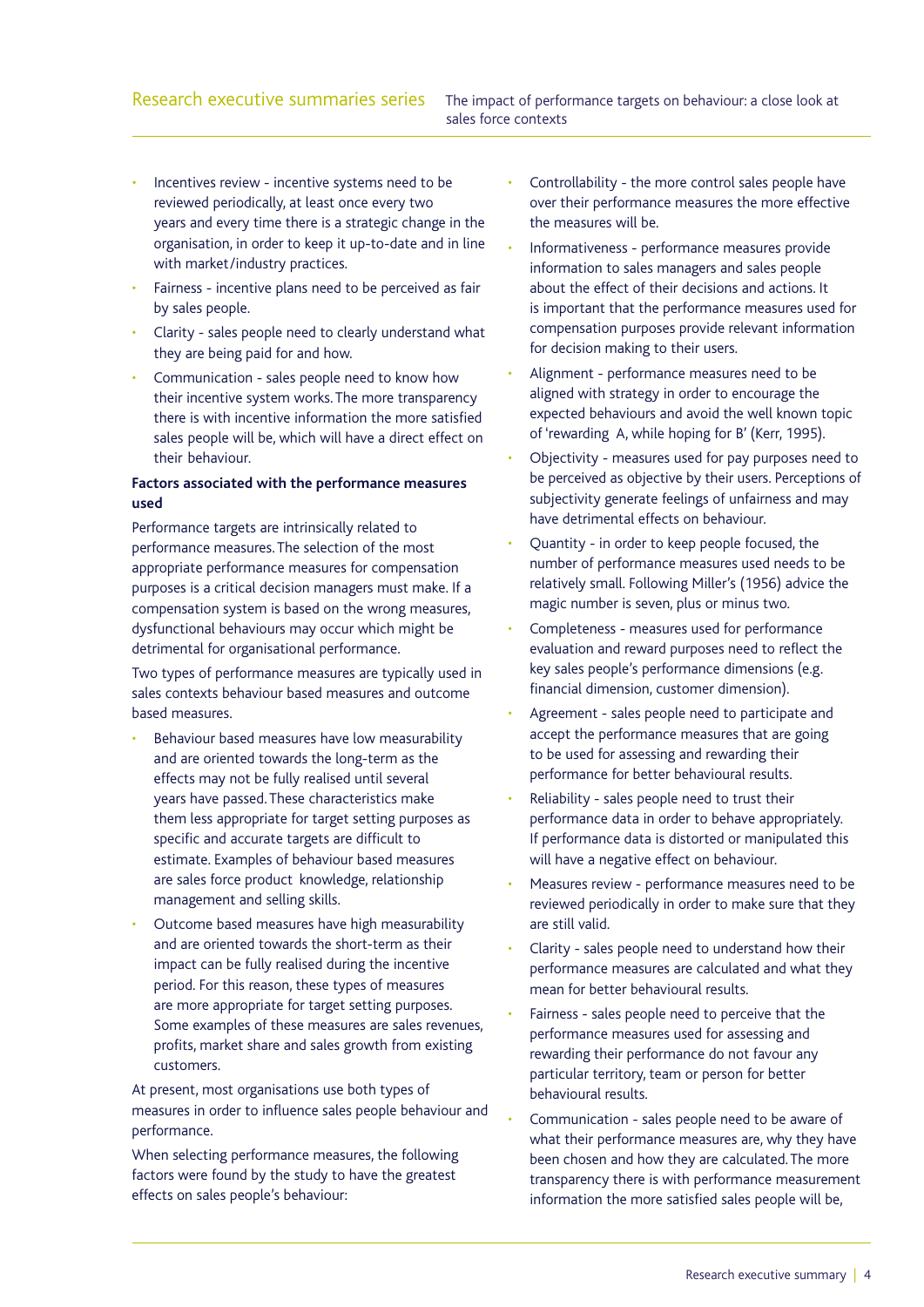which will have a direct effect on their behaviour.

#### **Factors associated with the performance targets used**

The study found some key factors that affect the effectiveness of targets, they are outlined below:

- Achievability sales performance targets need to be perceived as achievable by their users. If they are perceived as unattainable, they negatively affect motivation.
- Completeness there are many factors that can affect sales people's performance (e.g. environmental, individual, etc.) so it is important that management includes these factors when deciding on which targets to establish.
- Reliability the data used for setting targets must be reliable. If it is not, there is a high probability that targets will be perceived as unachievable or distorted. This perception will have a negative effect on sales people's behaviour.
- Agreement each sales person must accept and agree with his or her performance targets in order to be committed to delivering them. If targets are perceived to be given, sales people's satisfaction with targets decrease and this affects their motivation to attain them.
- Targets review it is important that performance targets are periodically reviewed in order to keep being valid and achievable. It is also important that the performance of sales people against targets is periodically reviewed and communicated as it has a direct effect on sales people's behaviour.
- Fairness sales people must perceive their targets fair and equitable (e.g. targets do no favour any particular territory, team or person).
- Clarity sales people need to clearly understand their targets and how they are estimated as this seems to have a positive effect on their commitment with the targets and on their motivation to achieve them.
- Communication performance targets need to be communicated clearly. Sales people need to know what the target is, how it has been calculated, who is responsible for achieving them and how well are they doing against it. The timing of the communication is also important. When performance targets are set they need to be communicated as soon as the target period starts and not later. Sales people's performance against target needs to be communicated as often as possible.

In summary, the study finds that the use of performance

targets, performance measures and incentive systems cannot be considered in isolation when examining the influence on sales people's behaviour. They are all interrelated and their specific design must be aligned with the organisational and environmental conditions of the company if they are to positively influence behaviour.

# **3.2 Key target setting issues**

The research team looked in detail at the different target setting processes used by the participating companies. Overall, ten common issues that undermined the effectiveness of targets were found:

- Forecast was mainly based on past performance so people don't over achieve as over achievement will make the next year's target much harder.
- Targets were allocated inappropriately across the sales force.
- Targets were perceived to be too high or too low. Too high de-motivates, leading to non-achievement where as too low means paying bonus for poor performance.
- Some targets were based on the wrong performance measures which was often referred to as 'hitting the target and missing the point'.
- Targets were entirely based on financial indicators even when factors such as customer relationships were absolutely critical.
- The data analysis process on which targets were based was poor and lacked rigour.
- Targets were not periodically reviewed so sales departments were overtaken by events.
- Targets were 'given' to the sales people and no ownership was created.
- The interrelation between targets was not considered causing inconsistency.
- Agreed action plans were the exception and not the norm.

Based on the insights extracted from each of the companies' target setting processes and on the knowledge obtained from the literature reviewed, the research team elaborated a specific ten step model which aims to improve the way performance targets are set. Each step is now briefly described.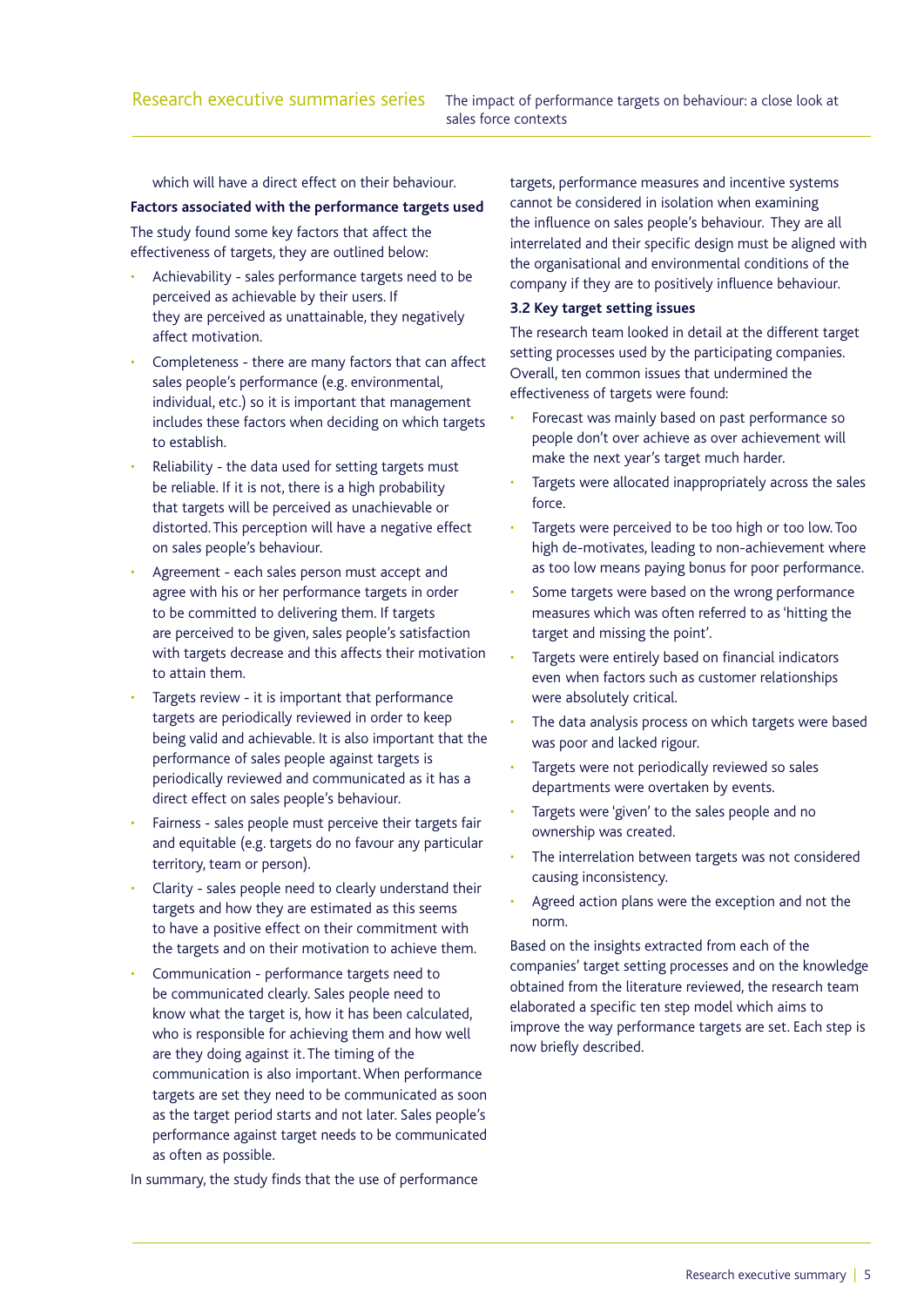

#### **Figure 2. The target setting wheel**

- 1. Review stakeholder expectations 'what do they expect from this organisation?'
- 2. Strategic objectives clarification/selection a few clear statements of what the organisation aims to achieve addressing those key stakeholders' requirements.
- 3. Define the organisation's success map  $-$  the cause and effect relationship that describes how the organisation creates value to their stakeholders.
- 4. Prioritise objectives.
- 5. Operationalisation defining the KPIs used to measure each strategic objective.
- 6. Data collection defining the data source, who measures and how often.
- 7. Data analysis including both forecasting and capability analysis.
- 8. Set targets deciding on specific performance targets for the organisation's KPIs.
- 9. Action plan design organisations need to spend time deciding on the actions that will help them achieve their targets.

10. Action plan discussion and agreement - targets must be communicated together with the action plan for delivering the targets. The action plan must be discussed and agreed with those accountable for reaching the targets.

#### **3.3 Factors influencing perceived target difficulty**

Given the maxim 'high but attainable', it is important to understand the factors that influence perceived target difficulty. The study analysed the effects of six different factors that were thought to affect sales people's perception of targets difficulty. The six factors were role and performance clarity, time availability, decision making autonomy, managerial and peer support, organisational cultural risk values, participation in the target setting process. Among these six factors only three helped people to perceive their targets as being less difficult and thus more achievable:

- 1. Having a clear idea of what their role and performance expectations are.
- 2. Having a supportive organisation where risk taking, continuous learning and improvement are encouraged. This promotes greater ownership of the targets, which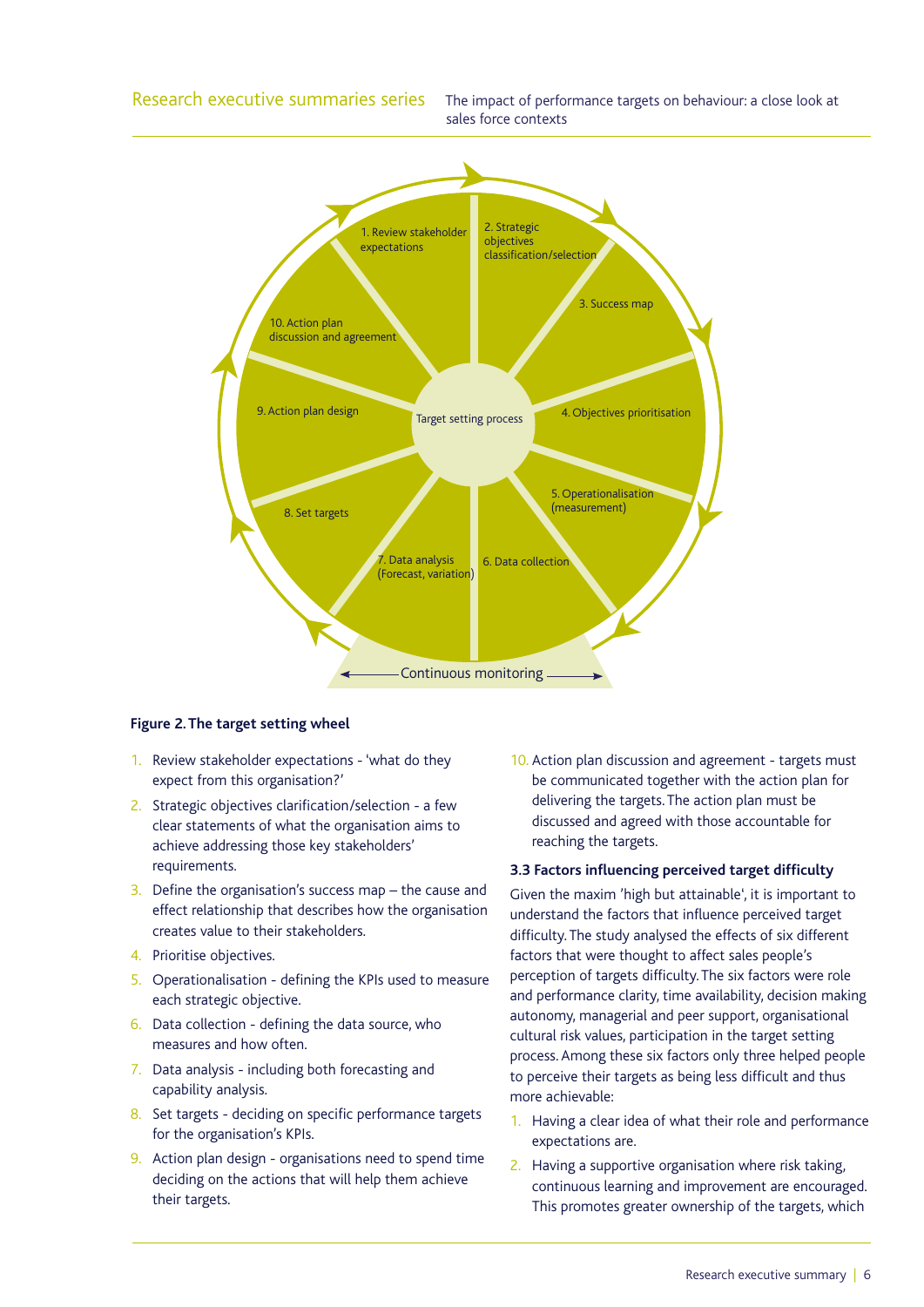in turn positively affects perceptions about how difficult these targets are.

3. Participating in the target setting process.

Interestingly, management's view of role and performance clarity often differed from the sales force. Similarly, management often believed that the sales force had participated to some extent in the target setting process, whilst the sales people simply perceived that they had been given their targets, often with little explanation of how they were set, why they were important or how they were to be achieved. In this respect, communication is an extremely important factor in the whole process and can help overcome many of the difficulties that can arise when things don't turn out the way they were expected to.

The study also found that by increasing sales people's work discretion or decision making autonomy, management may negatively influence sales people's perceptions about how attainable their targets are. This finding is somehow surprising as the expectation was to find a positive relationship between work discretion and sales people's perceptions about how attainable their targets were. This result might be explained if we take into consideration that in today's sales environments sales people need to work in teams and with high support in order to meet their targets.

# 4. Conclusion

At present, most organisations use performance targets for influencing the behaviour of their employees. The results these organisations obtain are not always the ones expected as there are critical issues associated with the use of performance targets. In particular sales environments are currently experiencing great transformations (e.g. the complexity of sales roles is increasing, team selling is now a critical sales capability as well as relationship selling, and customers are becoming more and more demanding). Most of these transformations are not being reflected in the type of performance targets and rewards that managers use to motivate their sales people. Most sales performance measurement and incentive systems still focus on the maximisation of product sales to meet short-term sales targets, and they assume that sales people are still 'lone wolves' working autonomously in their own territories.

The reality is somehow different. At present, most sales people work in teams where customer information must be produced and shared. Their roles are increasingly complex with goals that are not only to maximise product sales from a list of assigned customers but also to engage in profitable and satisfactory relationships with

existing customers and to identify, attract and acquire new customers with high lifetime value. This new selling environment requires innovative ways of measuring performance, setting targets and designing incentive plans. The study proposes a new framework and a ten step process that would help organisations meet the new selling environments and set the type of targets that will generate the expected behaviours.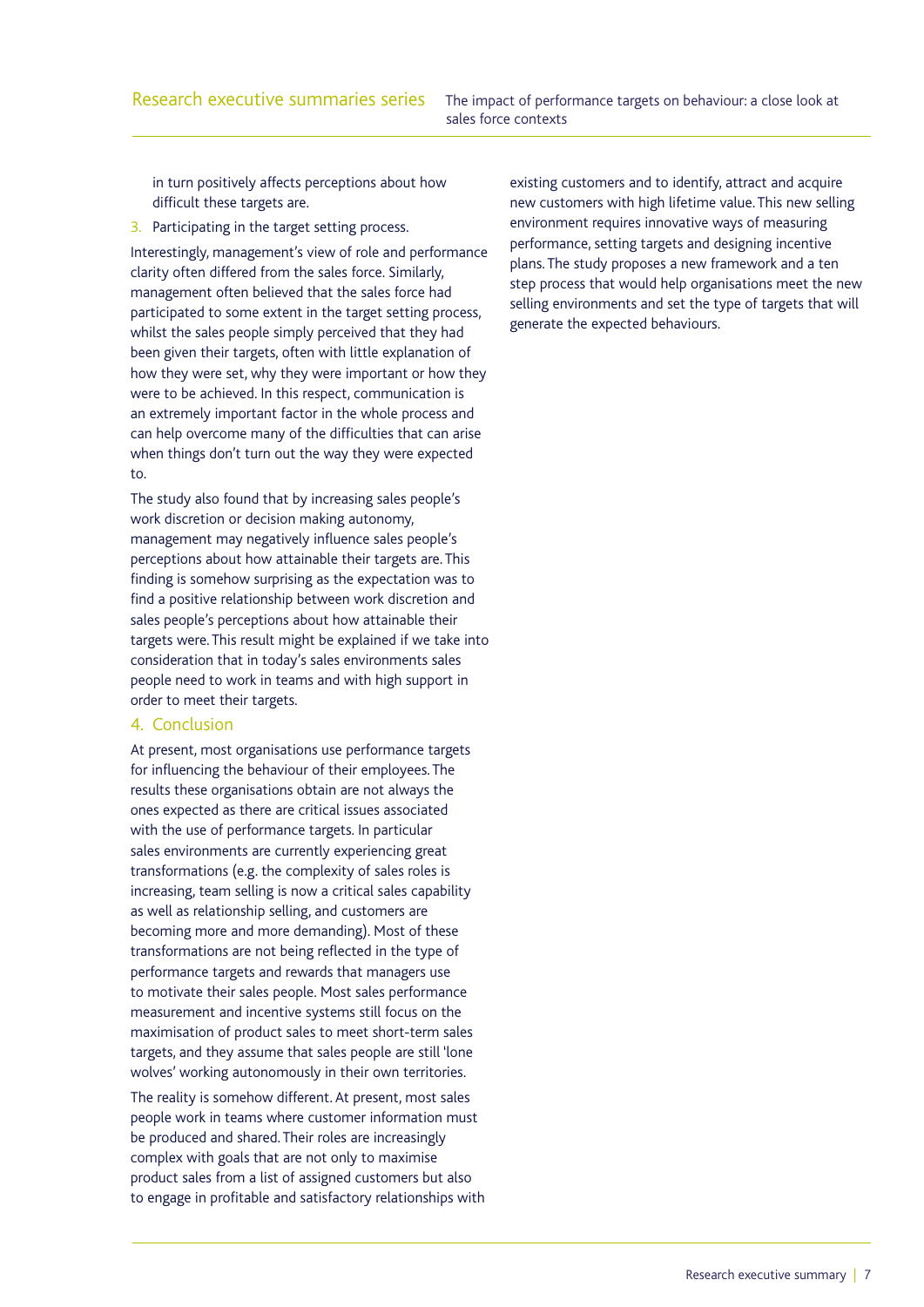# **REFERENCES**

Bourne, M., Neely, A.D., Mills, J.F., Platts, K. and Wilcox, M. (2000), *Designing Implementing and Updating Performance Measurement Systems',* International Journal of Operating & Production Management, Vol. 20, No. 7, pp. 754-771.

Brown, S.P., Evans, K.R., Mantrala, M.K. and Challagalla, G. (2005), *'Adapting Motivation, Control and Compensation Research to a New Environment'*, Journal of Personal Selling & Sales Management, Vol. 25, No. 2, pp. 156-167.

Chowdhury, J. (1993), *'The Motivational Impact of Sales Quotas on Effort',* Journal of Marketing Research (JMR), Vol. 30, No. 1, pp. 28-41.

Darmon, R.Y. (1997), 'Selecting Appropriate Sales Quota Plan Structures and Quota-Setting Procedures', Journal of Personal Selling & Sales Management, Vol. 17, No. 1, pp. 1-16.

Fang, E., Palmatier, R.W. and Evans, K.R. (2004), *'Goal-Setting Paradoxes? Trade-Offs Between Working Hard and Working Smart: the United States Versus China'*, Journal of the Academy of Marketing Science, Vol. 32, No. 2, pp. 188-202

Fang, E., Evans, K.R. and Zou, S. (2005), *'The Moderating Effect of Goal-Setting Characteristics on the Sales Control Systems-Job Performance Relationship',* Journal of Business Research, Vol. 58, No. 9, Sep, pp.1214-1222.

Gaba, A. and Kaira, A. (1999), *'Risk Behavior in Response to Quotas and Contests.',* Marketing Science, Vol. 18, No. 3, pp. 417.

Greve, H.R. (2003), *Organizational Learning from Performance Feedback: a Behavioural Perspective on Innovation and Change,* Cambridge University Press, The Edinburgh Building, Cambridge, UK.

Kerr, S. (1995), *'On the Folly of Rewarding A, While Hoping for B',* The Academy of Management Executive, Vol. 9, No. 1, pp. 7-14.

Latham, Gary P. (2004) *'The Motivational Benefits of Goal-Setting'*. Academy of Management Executive, Vol. 18. No. 4, pp. 126-129.

Litzky, B.E., Eddleston, K.A. and Kidder, D.L. (2006), *'The Good, the Bad, and the Misguided: How Managers Inadvertently Encourage Deviant Behaviors.',* Academy of Management Perspectives, Vol. 20, No. 1, Feb., pp. 91-103.

Locke, E.A. (2004), *'Goal-Setting Theory and Its Applications to the World of Business',* Academy of Management Executive, Vol. 18, No. 4, pp. 124-125.

Locke, E.A. (2004), *'Linking Goals to Monetary Incentives',* Academy of Management Executive, Vol. 18, No. 4, pp. 130- 133.

Locke, E.A. and Latham, G.P. (2009), *'Has Goal Setting Gone Wild, or Have its Attackers Abandoned Good Scholarship?',*  Academy of Management Perspectives, Vol. 23, No. 1, pp. 17-23.

Marchetti, M. and Brewer, G. (2000), *'The Art of Setting Sales Quotas',* Sales & Marketing Management, Vol. 152, No. 4, pp. 101.

Miller, G.A. (1956), *'The Magic Number Seven, Plus or Minus Two: Some Limits in Our Capacity for Processing Information',*  The Psychological Review, Vol. 63, pp. 81-97.

Neely, A.D. (2002), *Business Performance Measurement: Theory and Practice*, Cambridge University Press, Cambridge, UK. Nolan, T.W. and Provost, L.P. (1990), *'Understanding Variation',* Quality Progress, May, pp. 2-10.

Ordonez, L.D., Schweitzer, M.E., Galinsky, A.D. and Bazerman, M.H. (2009), *'Goals Gone Wild: The Systematic Side Effects of Overprescribing Goal Setting.',* Academy of Management Perspectives, Vol. 23, No. 1, pp. 6-16.

Sands, S.S. (2000), *'Ineffective Quotas: The Hidden Threat to Sales Compensation Plans',* Compensation & Benefits Review, Vol. 32, No. 2, pp. 35.

Schwepker, C.H.J. and Good, D.J. (2004), *'Understanding Sales Quotas: an Exploratory Investigation of Consequences of Failure',* The Journal of Business & Industrial Marketing, Vol. 19, No. 1, pp. 39.

Wotruba, T.R. (1989), *'The Effect of Goal-Setting on the Performance of Independent Sales Agents in Direct Selling',* Journal of Personal Selling & Sales Management, Vol. 9, No. 1, pp. 22.

Zoltners, A.A., Sinha, P. and Lorimer, S.E. (2006), *How to Design and Implement Plans That Work: The Complete Guide to Sales Force Incentive Compensation*, American Management Association, New York, NY.